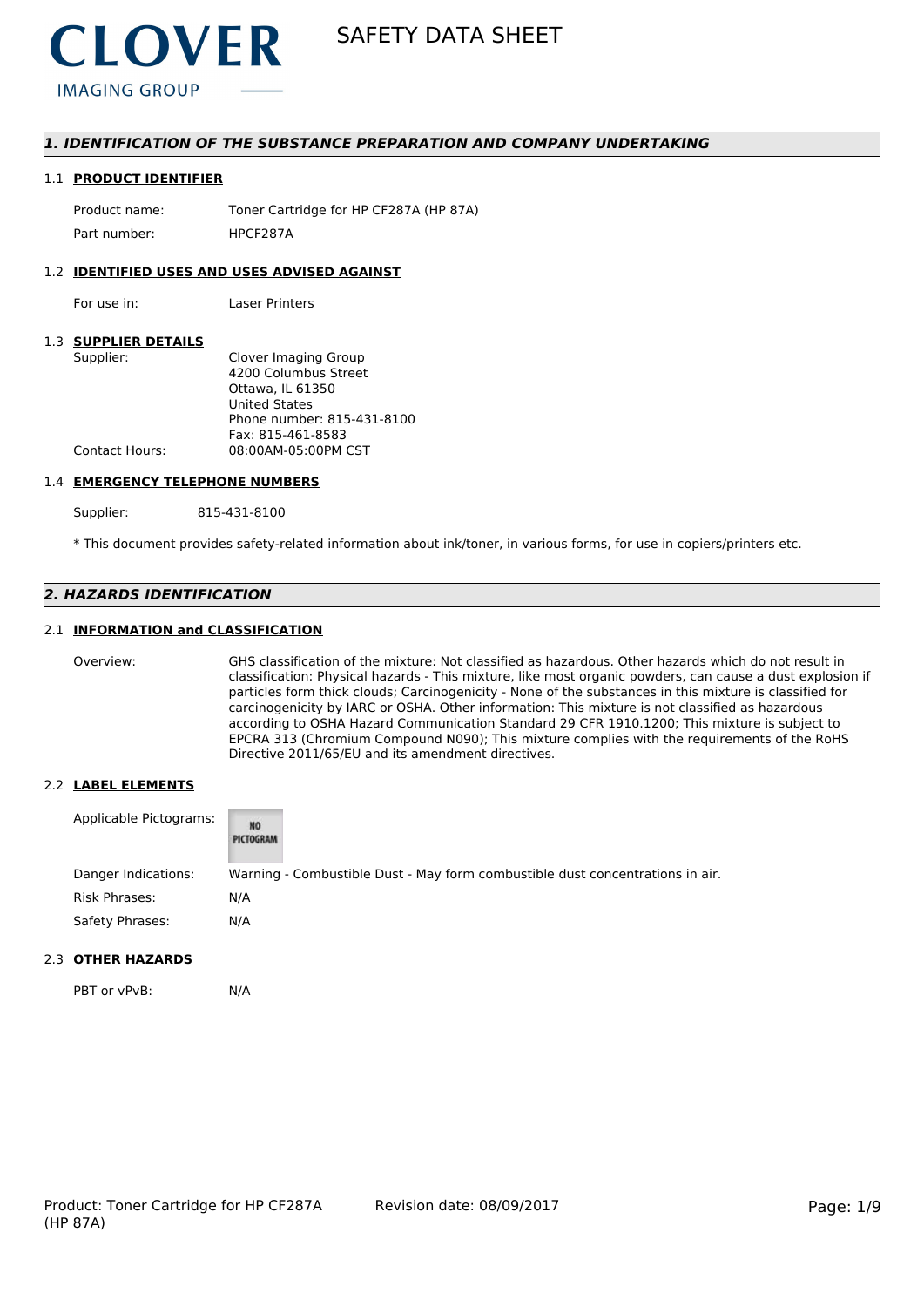

# *3. COMPOSITION / INFORMATION ON INGREDIENTS*

| Ingredients                   | <b>CAS number</b>   | Weight %    | <b>OSHA</b> | <b>ACGIH</b> | Other                                                                                                                                                                                                                                                                                                                                                                                                                                                                                                                                                                                                                                |
|-------------------------------|---------------------|-------------|-------------|--------------|--------------------------------------------------------------------------------------------------------------------------------------------------------------------------------------------------------------------------------------------------------------------------------------------------------------------------------------------------------------------------------------------------------------------------------------------------------------------------------------------------------------------------------------------------------------------------------------------------------------------------------------|
|                               |                     |             | <b>PEL</b>  | <b>TLV</b>   |                                                                                                                                                                                                                                                                                                                                                                                                                                                                                                                                                                                                                                      |
| Styrene Acrylate<br>Copolymer | <b>TRADE SECRET</b> | 40-60       |             |              | TSCA listed/exempted: Yes                                                                                                                                                                                                                                                                                                                                                                                                                                                                                                                                                                                                            |
| Iron Oxide                    | 1317-61-9           | $35 - 55$   |             |              | TSCA listed/exempted: Yes                                                                                                                                                                                                                                                                                                                                                                                                                                                                                                                                                                                                            |
| Amorphous Silica              | 7631-86-9           | $<$ 5       |             |              | TSCA listed/exempted: Yes                                                                                                                                                                                                                                                                                                                                                                                                                                                                                                                                                                                                            |
| Organochromium Complex        | <b>TRADE SECRET</b> | $0.5 - 2.0$ |             |              | TSCA listed/exempted: Yes.<br>Classification: Hazardous to the<br>aquatic environment; Category<br>Acute 1, Chronic 1; Flammable<br>solid Category 1. Ingredients<br>hazardous within the meaning of<br>GHS and present above the cut-off<br>level. Although this mixture<br>contains this classified substance,<br>the mixture is not classified based<br>on the test results shown in Section<br>9 and 12 in accordance with OSHA<br><b>Hazard Communication Standard</b><br>29 CFR 1910.1200 or the GHS<br>criteria. Refer to Section 8 for<br>information on exposure limits and<br>Section 11 for toxicological<br>information. |

The Full Text for all R-Phrases are Displayed in Section 16

# **COMPOSITION COMMENTS**

The Data Shown is in accordance with the latest Directives.

This section provides composition information for the specified substance/mixture.

# *4. FIRST-AID MEASURES*

#### 4.1 **FIRST AID MEASURES**

## 4.1.1 **FIRST AID INSTRUCTIONS BY RELEVANT ROUTES OF EXPOSURE**

| Inhalation:   | Provide fresh air immediately. If symptoms occur, seek medical advice.                                                                                |
|---------------|-------------------------------------------------------------------------------------------------------------------------------------------------------|
| Eye contact:  | Do not rub eyes. Immediately rinse with plenty of clean running water until particles are washed<br>out. If irritation persists, seek medical advice. |
| Skin contact: | Wash out particles with plenty of water and soap. If irritation develops, seek medical advice.                                                        |
| Ingestion:    | Clean mouth out with water. Drink several glasses of water. If sickness develops, seek medical<br>advice.                                             |

### 4.1.2 **ADDITIONAL FIRST AID INFORMATION**

| Additional first aid information:     | N/A                                                                                                                                                                        |
|---------------------------------------|----------------------------------------------------------------------------------------------------------------------------------------------------------------------------|
| Immediate Medical Attention Required: | Immediate medical attention may be required in the unlikely event of extreme<br>inhalation, eye contact or unusual reaction due to physical idiosyncrasy of the<br>person. |

# 4.2 **SYMPTOMS AND EFFECTS**

Acute Symptoms from Exposure: Eye contact: Irritation may occur by mechanical abrasion. Skin contact: Minimal skin irritation may occur. Inhalation: Slight irritation of respiratory tract may occur with exposure to large amount of toner dust. Ingestion: Ingestion is an unlikely route of entry under normal conditions of use. Delayed Symptoms from Exposure: N/A

# 4.3 **IMMEDIATE SPECIAL TREATMENT OR EQUIPMENT REQUIRED**

N/A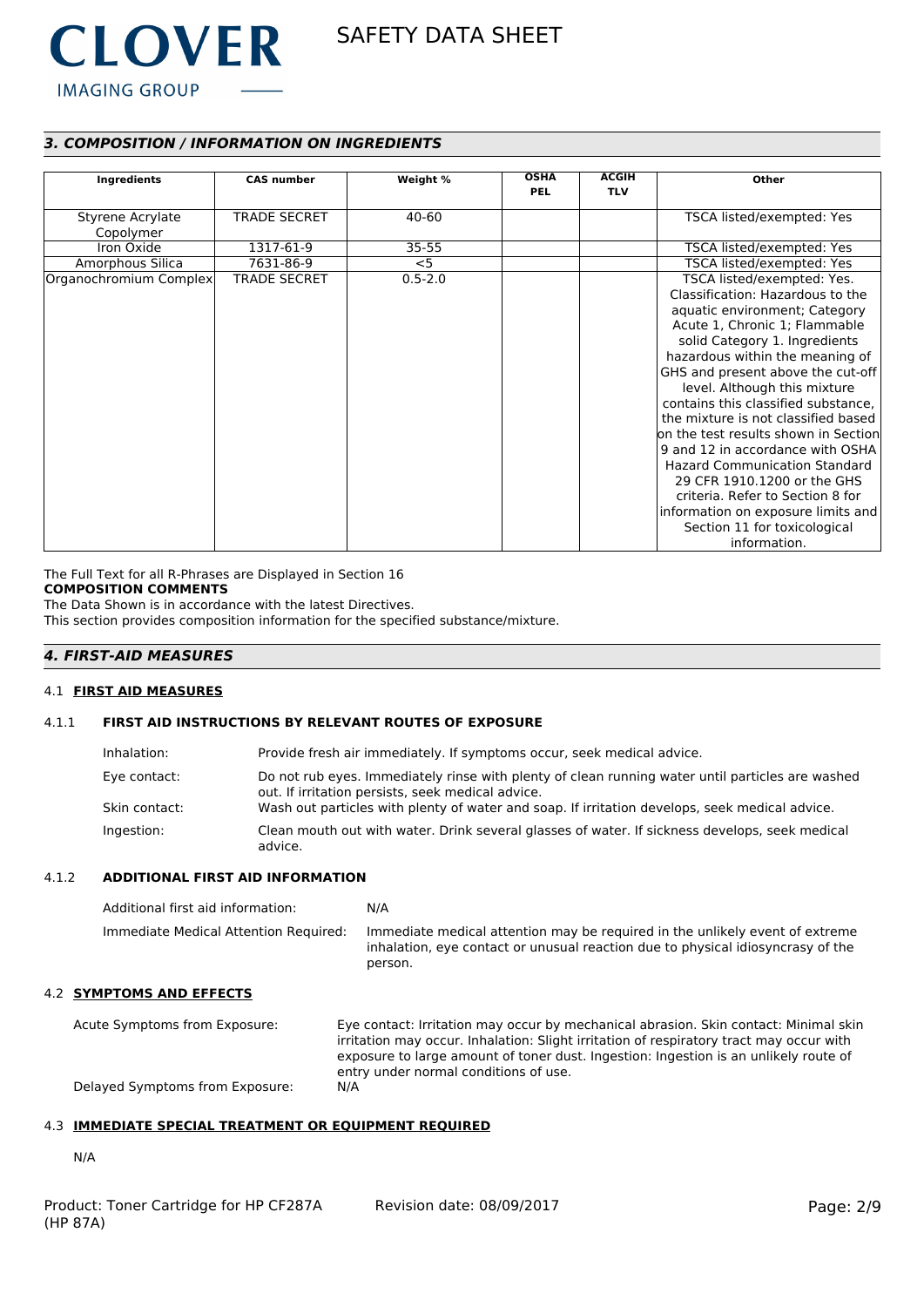

# *5. FIRE-FIGHTING MEASURES*

#### 5.1 **EXTINGUISHING MEDIA**

| Recommended Extinguishing Media:    | Water, foam, dry chemical. |
|-------------------------------------|----------------------------|
| Extinguishing Media Not to be Used: | None known.                |

#### 5.2 **SPECIAL HAZARD**

Unusual Fire/Explosion Hazards: Toner, like most organic powders, is capable of creating a dust explosion when particles form thick clouds. Carbon monoxide and carbon dioxide are hazardous resulting gases.

Extinguishing Media Not to be Used: N/A

#### 5.3 **ADVICE FOR FIRE FIGHTERS**

Avoid inhalation of smoke. Wear protective clothing and wear self-contained breathing apparatus

### *6. ACCIDENTAL RELEASE MEASURES*

# 6.1 **PERSONAL PRECAUTIONS, PROTECTIVE EQUIPMENT AND EMERGENCY PROCEDURES**

#### 6.1.1 **PRECAUTIONS FOR NON-EMERGENCY PERSONNEL**

Avoid dust formation. Do not breathe dust.

#### 6.1.2 **ADDITIONAL FIRST AID INFORMATION**

N/A

#### 6.1.3 **PERSONAL PROTECTION**

Wear personal protective equipment as described in Section 8.

#### 6.2 **ENVIRONMENTAL PRECAUTIONS**

Regulatory Information: Keep product out of sewers and watercourses.

#### 6.3 **METHODS AND MATERIAL FOR CONTAINMENT AND CLEANUP**

Spill or Leak Cleanup Procedures: Eliminate sources of ignition and flammables. Shelter the released material (powder) from wind to avoid dust formation and scattering. Vacuum or sweep the material into a sealed container. If a vacuum cleaner is used, it must be dust explosion-proof. Dispose of the material in accordance with Federal/state/local requirements.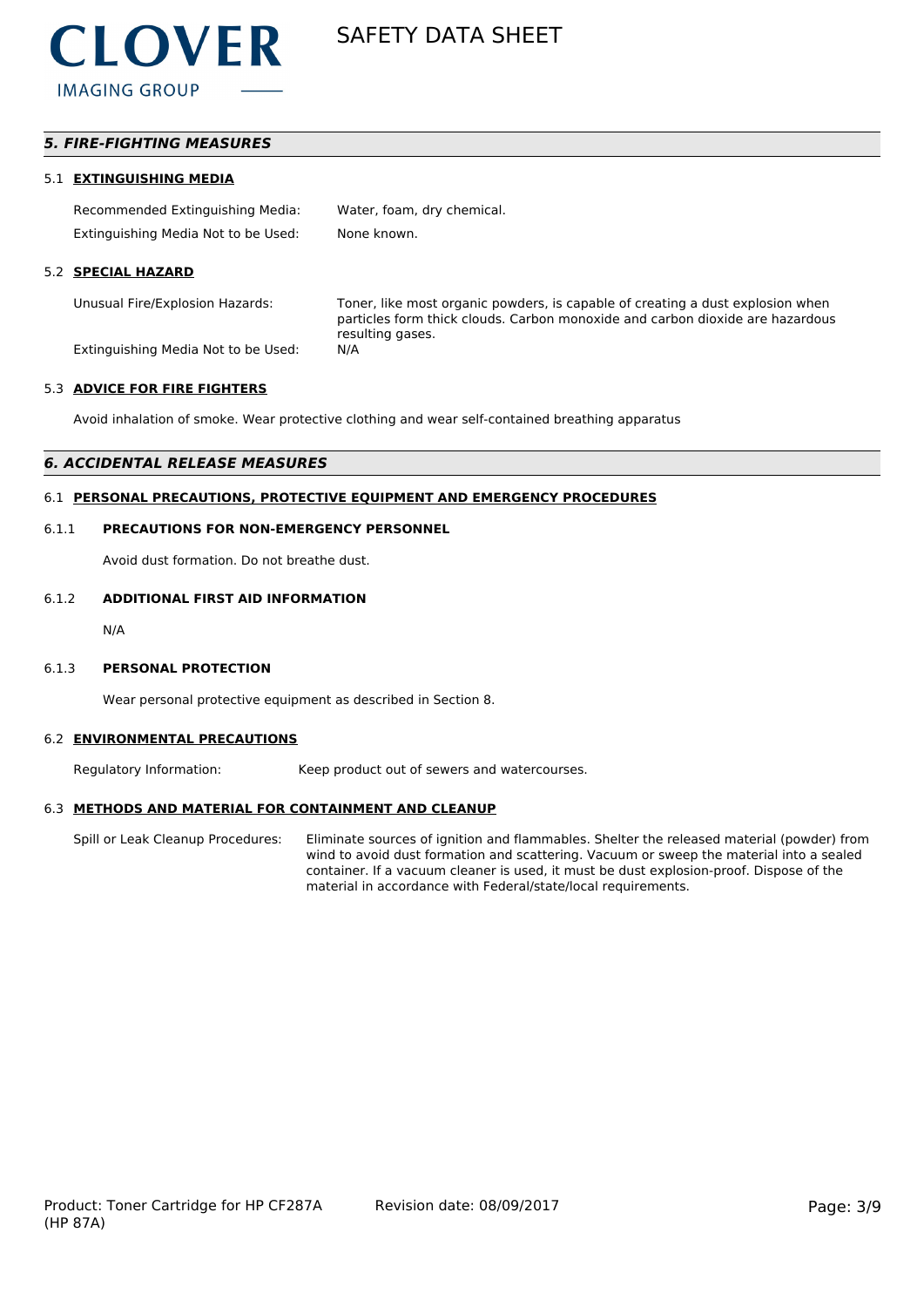# *7. HANDLING AND STORAGE*

#### 7.1 **PRECAUTIONS FOR SAFE HANDLING**

Recommendations for Handling: No special precautions when used as intended. Keep containers closed. If toner, avoid creating dust. Keep away from ignition sources. Advice on General Hygiene: Never eat, drink or smoke in work areas. Practice good personal hygiene after using this material, especially before eating, drinking, smoking, using the restroom, or applying cosmetics.

#### 7.2 **CONDITIONS FOR SAFE STORAGE**

Avoid high temperatures, >100°F/32°C

#### 7.3 **SPECIFIC END USES**

Printing devices

#### *8. EXPOSURE CONTROLS/PERSONAL PROTECTION*

#### 8.1 **CONTROL PARAMETERS**

The best protection is to enclose operations and/or provide local exhaust ventilation at the site of chemical release in order to maintain airborne concentrations of the product below OSHA PELs (See Section 3). Local exhaust ventilation is preferred because it prevents contaminant dispersion into the work area by controlling it at its source.

#### 8.2 **EXPOSURE CONTROLS**

#### **Respiratory protection:**

IMPROPER USE OF RESPIRATORS IS DANGEROUS. Seek professional advice prior to respirator selection and use. Follow OSHA respirator regulations (29 CFR 1910.134 and 1910.137) and, if necessary, wear a NIOSH approved respirator. Select respirator based on its suitability to provide adequate worker protection for given work conditions, levels of airborne contamination, and sufficient levels of oxygen.

#### **Eye/Face Protection:**

Contact lenses are not eye protective devices. Appropriate eye protection must be worn instead of, or in conjunction with contact lenses.

#### **Hand/Skin Protection:**

For emergency or non-routine operations (cleaning spills, reactor vessels, or storage tanks), wear an SCBA. WARNING! Air purifying respirators do not protect worker in oxygen deficient atmospheres.

#### **Additional Protection:**

N/A

#### **Protective Clothing and Equipment:**

Wear chemically protective gloves, boots, aprons, and gauntlets to prevent prolonged or repeated skin contact. Wear splashproof chemical goggles and face shield when working with liquid, unless full face piece respiratory protection is worn.

#### **Safety Stations:**

Make emergency eyewash stations, safety/quick-drench showers, and washing facilities available in work area.

#### **Contaminated Equipment:**

Separate contaminated work clothes from street clothes. Launder before reuse. Remove material from your shoes and clean personal protective equipment. Never take home contaminated clothing.

#### **Comments:**

Never eat, drink or smoke in work areas. Practice good personal hygiene after using this material, especially before eating, drinking, smoking, using the restroom, or applying cosmetics.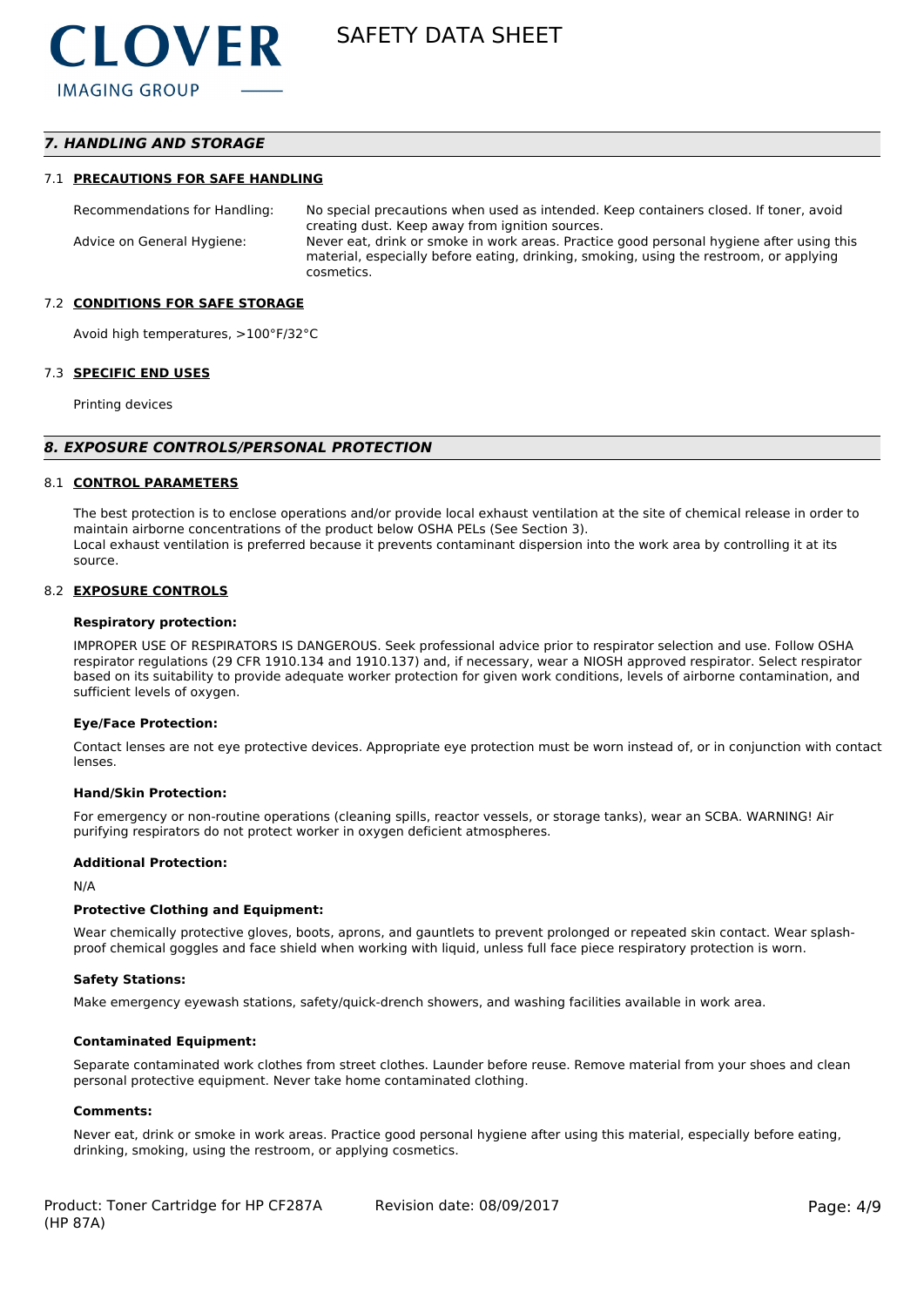# *9. PHYSICAL AND CHEMICAL PROPERTIES*

# 9.1 **DETAIL INFORMATION**

| Physical state:            | APPEARANCE: Fine black powder. |
|----------------------------|--------------------------------|
| Color:                     | Black                          |
| Odor:                      | None or slight plastic odor    |
| Odor threshold:            | N/A                            |
|                            |                                |
| Boiling point:             | N/A                            |
| Melting point:             | N/A                            |
| Flash point:               | N/A                            |
| <b>Explosion limits:</b>   | N/A                            |
| Relative density:          | $1.5 - 2.5$                    |
| Auto-ignition temperature: | N/A                            |
|                            |                                |

#### 9.2 **OTHER INFORMATION**

FLAMMABILITY: Not flammable by burning rate DOT/UN test N.1 (similar product). SOLUBILITY: Negligible in water. Partially soluble in some organic solvents such as Toluene and Tetrahydrofuran.

# *10. CHEMICAL STABILITY AND REACTIVITY*

#### 10.1 **Reactivity:**

| <b>Reactivity Hazards:</b>     | None                                                                                                           |
|--------------------------------|----------------------------------------------------------------------------------------------------------------|
| Data on Mixture Substances:    | None                                                                                                           |
| 10.2 Chemical Stability:       | The product is stable. Under normal conditions of storage and use, hazardous<br>polymerization will not occur. |
| 10.3 Hazardous Polymerization: | Stable under conditions of normal use.                                                                         |
| 10.4 Conditions to Avoid:      | Keep away from heat, flame, sparks and other ignition sources.                                                 |
| 10.5 Incompatible Materials:   | Strong oxidizing materials                                                                                     |
| 10.6 Hazardous Decomposition:  | Will not occur.                                                                                                |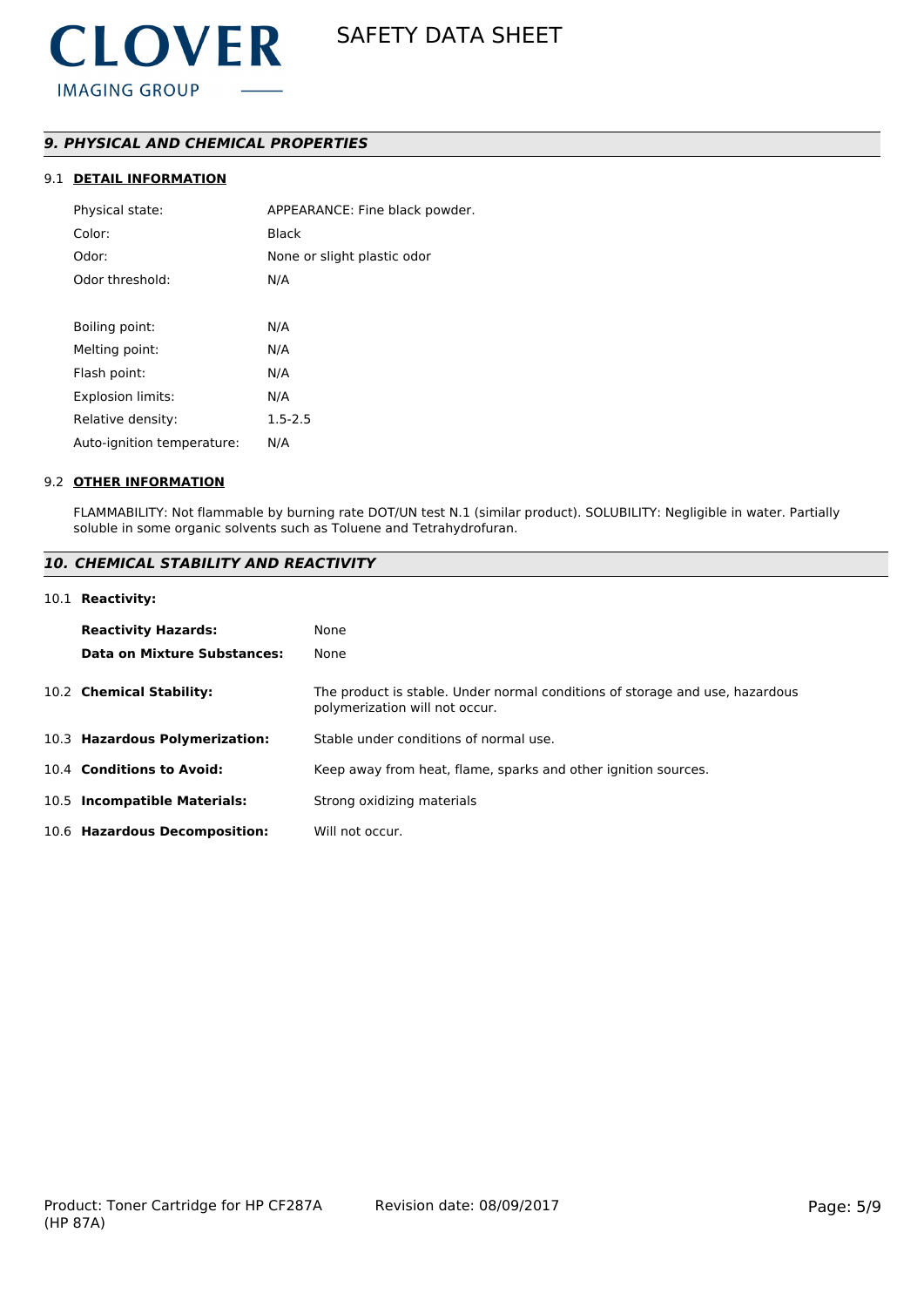

# *11. INFORMATION ON TOXICOLOGICAL EFFECT*

| <b>Mixtures:</b>                   | According to our test results of this or similar mixture, and the information provided by the           |
|------------------------------------|---------------------------------------------------------------------------------------------------------|
|                                    | suppliers about the substances contained in this mixture, seriously damaging effect is not              |
|                                    | expected when this mixture is treated in accordance with standard industrial practices and              |
|                                    | Federal/state/local requirements. Refer to Section 2 for potential health effects and Section 4 for     |
|                                    | first aid measures.                                                                                     |
| <b>Acute Toxicity:</b>             | Oral: LD50 rat > 2,500 mg/kg (OECD 425) (a similar product)                                             |
|                                    |                                                                                                         |
| <b>Skin Corrosion/Irritation:</b>  | N/A                                                                                                     |
| <b>Serious Eye Damage:</b>         | N/A                                                                                                     |
| Inhalation:                        | N/A                                                                                                     |
| <b>Sensitization:</b>              | Respiratory: No test data available. None of the substances in this mixture is classified as a          |
|                                    | respiratory sensitizer.                                                                                 |
| <b>Mutagenicity:</b>               | Ames test (Salmonella typhimurium, Escherichia coli) negative. (a similar product)                      |
| <b>Carcinogenicity:</b>            | N/A                                                                                                     |
| <b>Reproductive Toxicity:</b>      | No test data available. None of the substances in this mixture is classified for reproductive toxicity. |
| <b>STOT - Single Exposure:</b>     | N/A                                                                                                     |
|                                    |                                                                                                         |
| <b>STOT - Multiple Exposure:</b>   | No test data available. Inhalation tests of a toner for two years showed no significant                 |
|                                    | carcinogenicity. (Reference 1 - Test Data) In rats, chronic exposure to toner concentrations 4          |
|                                    | mg/m3 and over lead to an accumulation of particles in the lung as well as to persistent                |
|                                    | inflammatory processes and slight to moderate fibrotic changes in the lungs of rats. In hamsters,       |
|                                    | these effects were only observed at significantly higher concentrations (> 20 mg/m3). The particle      |
|                                    | accumulation in the lung tissue of the experimental animals is attributed to a damage and               |
|                                    | overload of the lung clearance mechanisms and is called "lung overloading". This is not an effect       |
|                                    | specific to toner dust but is generally observed when high concentrations of other, slightly soluble    |
|                                    | dusts are inhaled. The lowest-observable-effect-level (LOEL) was 4 mg/m3 and the no-observable-         |
|                                    |                                                                                                         |
|                                    | effect-level (NOEL) was 1 mg/m3 in rats. The NOEL was greater than 6 mg/m3 in hamsters.                 |
|                                    | (Reference 2 - Test Data) Toner concentration under the normal use of this product is estimated to      |
|                                    | be less than 1 mg/m3.                                                                                   |
| Ingestion:                         | N/A                                                                                                     |
| <b>Hazard Class Information:</b>   | N/A                                                                                                     |
| <b>Mixture on Market Data:</b>     | N/A                                                                                                     |
| Symptoms:                          | N/A                                                                                                     |
| Delayed/Immediate Effects: N/A     |                                                                                                         |
| <b>Test Data on Mixture:</b>       | (Reference 1) "Negative Effect of Long-term Inhalation of Toner on Formation of                         |
|                                    | 8-Hydroxydeoxyguanosine in DNA in the Lungs of Rats in Vivo", Yasuo Morimoto, et. Al., Inhalation       |
|                                    | Toxicology, Vol. 17 (13) p.749-753 (2005). (Reference 2) Studies by Muhle, Bellmann,                    |
|                                    |                                                                                                         |
|                                    | Creutzenberg et al. "Lung clearance and retention of toner, utilizing a tracer technique during         |
|                                    | chronic inhalation exposure in rats." Fundam. Appl. Toxicol 17 (1991) p.300-313. "Lung clearance        |
|                                    | and retention of toner, TiO2, and crystalline Silica, utilizing a tracer technique during chronic       |
|                                    | inhalation exposure in Syrian golden hamsters." Inhal. Toxicol. 10 (1998) p.731-751. "Subchronic        |
|                                    | inhalation study of toner in rats." Inhal. Toxicol. 2 (1990) p.341-360. "Pulmonary response to toner    |
|                                    | upon chronic inhalation exposure in rats." Fundam. Appl. Toxicol. 17 (1991) p.280-299.                  |
|                                    | "Pulmonary response to toner, TiO2 and crystalline Silica upon chronic inhalation exposure in           |
|                                    | Syrian golden hamsters." Inhal. Toxicol. 10 (1998) p.699-729.                                           |
| <b>Not Meeting Classification:</b> | N/A                                                                                                     |
| <b>Routes of Exposure:</b>         | N/A                                                                                                     |
| <b>Interactive Effects:</b>        |                                                                                                         |
|                                    | N/A                                                                                                     |
| <b>Absence of Specific Data:</b>   | N/A                                                                                                     |
| Mixture vs Substance Data: N/A     |                                                                                                         |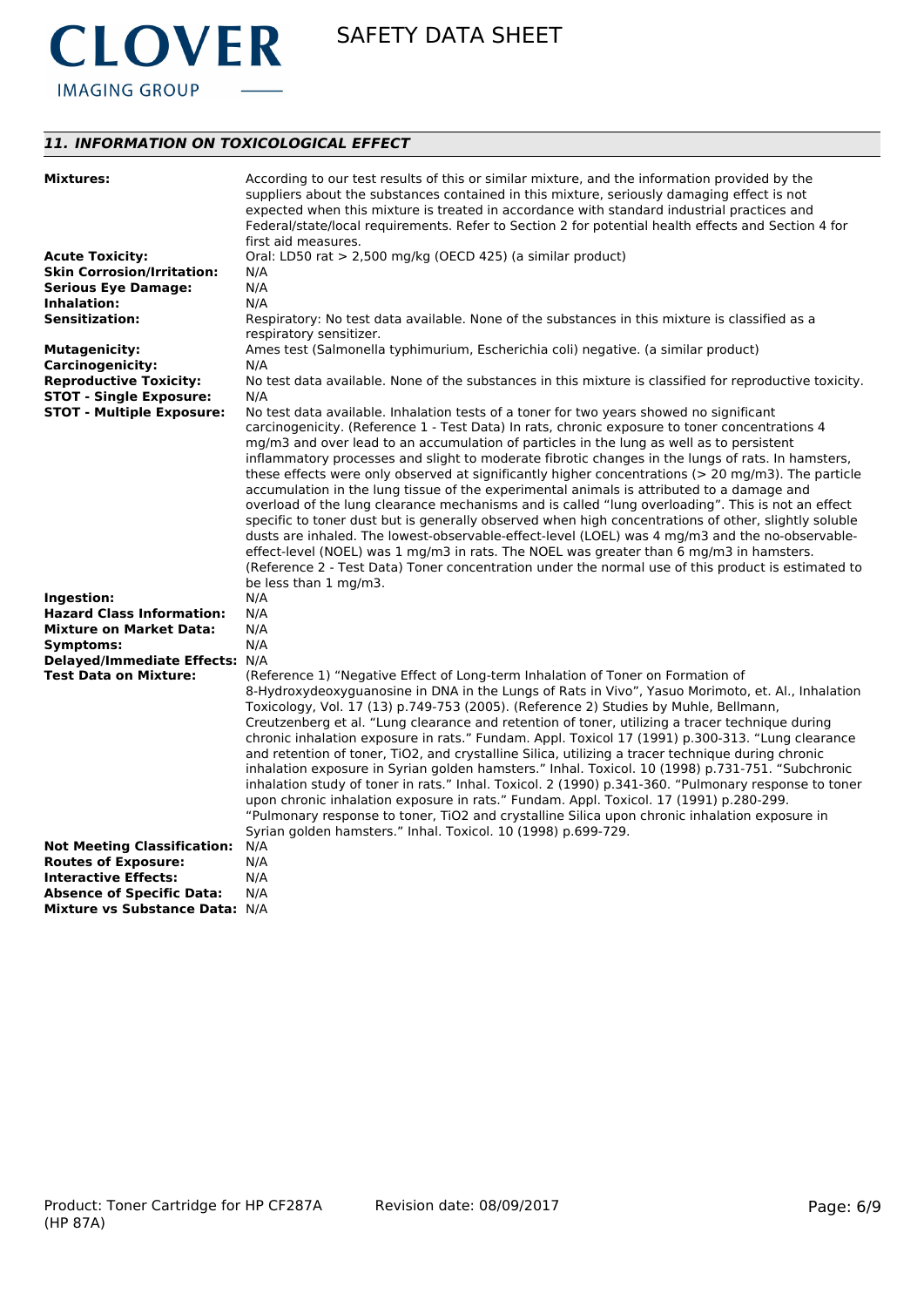

# *12. ECOLOGICAL INFORMATION*

| 12.1 <b>Eco toxicity:</b>           | According to our test results of this or similar mixture, and the information provided by the<br>suppliers about the substances contained in this mixture, this mixture is not expected to be<br>harmful to ecology. Acute toxicity to aquatic organisms (a similar product): 72-hour IC50 (for<br>algae, Pseudokirchneriella subcapitata, OECD 201) $> 1,000$ mg/L, NOEL 1,000 mg/L; 48-hour<br>EC50 (for Daphnia magna, OECD 202) $> 1,000$ mg/L, NOEC 1,000 mg/L; 96-hour LC50 (for fish,<br>Rainbow trout, OECD 203) $> 1,000$ mg/L, NOEC 1,000 mg/L. |  |
|-------------------------------------|-----------------------------------------------------------------------------------------------------------------------------------------------------------------------------------------------------------------------------------------------------------------------------------------------------------------------------------------------------------------------------------------------------------------------------------------------------------------------------------------------------------------------------------------------------------|--|
| 12.2 Degradability:                 | N/A                                                                                                                                                                                                                                                                                                                                                                                                                                                                                                                                                       |  |
| 12.3 Bioaccumulation Potential: N/A |                                                                                                                                                                                                                                                                                                                                                                                                                                                                                                                                                           |  |
| 12.4 Mobility in Soil:              | N/A                                                                                                                                                                                                                                                                                                                                                                                                                                                                                                                                                       |  |
| 12.5 PBT & vPvB Assessment:         | N/A                                                                                                                                                                                                                                                                                                                                                                                                                                                                                                                                                       |  |
| 12.6 Other Adverse Effects:         | None known.                                                                                                                                                                                                                                                                                                                                                                                                                                                                                                                                               |  |
| <b>13. DISPOSAL CONSIDERATIONS</b>  |                                                                                                                                                                                                                                                                                                                                                                                                                                                                                                                                                           |  |

#### **Disposal Information:**

 Dispose of product in accordance with local authority regulations. Empty container retains product residue.

### **Physical/Chemical Properties that affect Treatment:**

Symbol: This product is not classified as dangerous

Risk Phrases: This product is not classified according to the federal, state and local environmental regulations.

## **Waste Treatment Information:**

If toner, do not shred toner cartridge, unless dust-explosion prevention measures are taken. Finely dispersed particles may form explosive mixtures in air. Dispose of in compliance with federal, state, and local regulations.

#### **Personal Protection Required:**

N/A

| <b>14. TRANSPORT INFORMATION</b> |                                                                                                                                             |  |
|----------------------------------|---------------------------------------------------------------------------------------------------------------------------------------------|--|
| 14.1 <b>ID Number:</b>           | None. Not a regulated material under the United States DOT, IMDG, ADR, RID, or ICAO/IATA.                                                   |  |
| 14.2 Shipping Name:              | None. Not a regulated material under the United States DOT, IMDG, ADR, RID, or ICAO/IATA.                                                   |  |
| 14.3 Hazard Class:               | None. Not a regulated material under the United States DOT, IMDG, ADR, RID, or ICAO/IATA.                                                   |  |
| 14.4 Packing Group:              | N/A                                                                                                                                         |  |
| 14.5 Environmental Hazards:      | Not a marine pollutant according to the IMDG Code. Not environmentally hazardous according<br>to the UN Model Regulations, ADR, RID or ADN. |  |
| 14.6 User Precautions:           | Do not open or break a container during transportation unless absolutely needed.                                                            |  |
| 14.7 Bulk Transport:             | N/A                                                                                                                                         |  |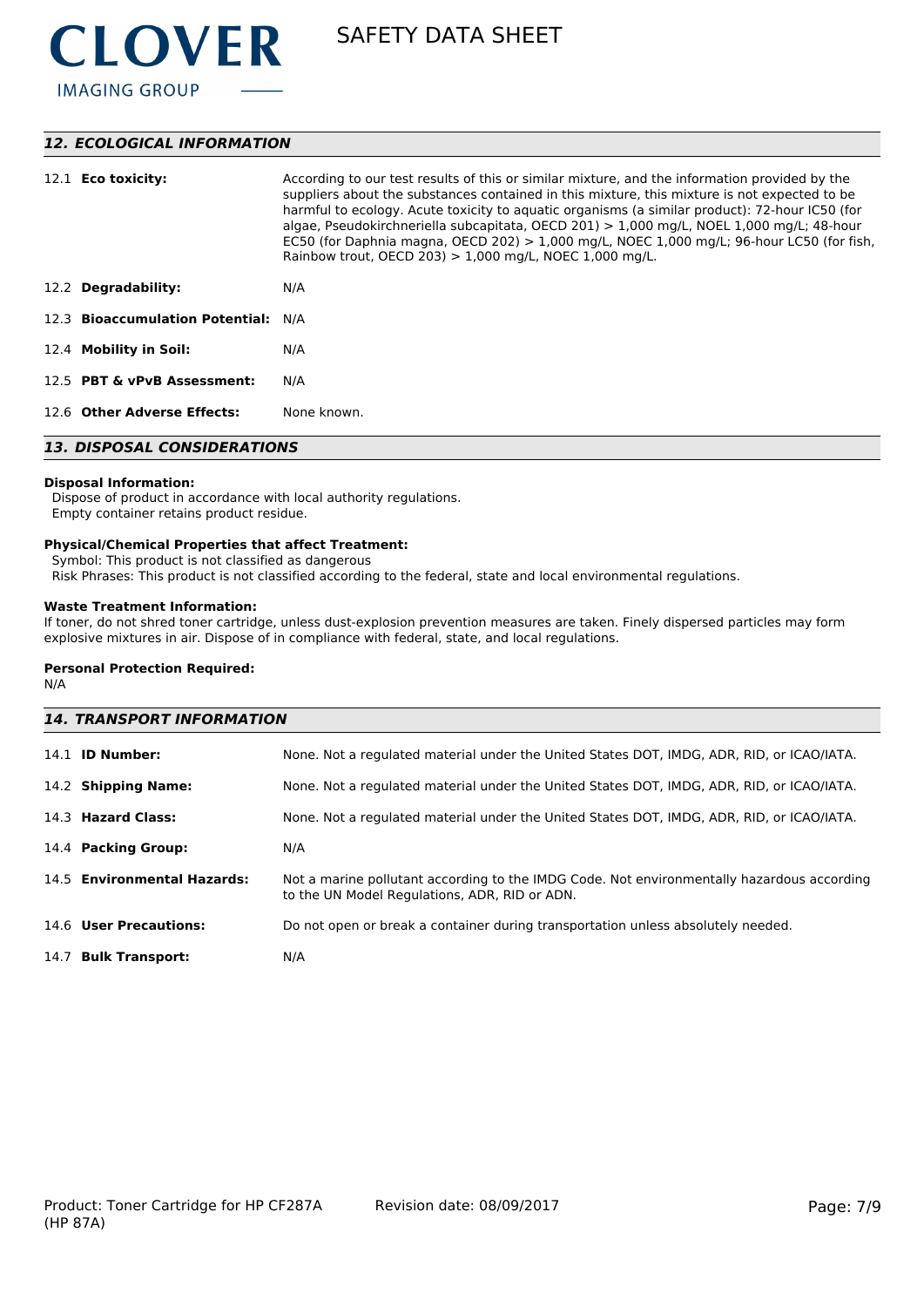

## *15. REGULATORY INFORMATION*

15.1 **Regulatory Information:** TSCA: All the substances in this mixture are listed or exempted in accordance with TSCA.

**EPA Regulatory Information:** N/A

**CERCLA Reportable Quantity:** Not applicable to this mixture.

#### 15.2 **Superfund Information:**

**Hazard Categories:**

**Immediate:** N/A

**Delayed:** N/A

**Fire:** N/A

**Pressure:** N/A

**Reactivity:** N/A

**Section 302 - Extremely Hazardous:** Not applicable to this mixture.

**Section 311 - Hazardous:** Immediate health hazard: No (All the ingredients of this product are bound within the mixture.) Chronic health hazard: No (All the ingredients of this product are bound within the mixture.) Sudden release of pressure hazard: No. Reactive hazard: No.

| 15.3 State Regulations:            | California Proposition 65 (Safe Drinking Water and Toxic Enforcement Act of 1986): This<br>product does not contain any chemicals listed by the State of California.                                                                                                                                    |
|------------------------------------|---------------------------------------------------------------------------------------------------------------------------------------------------------------------------------------------------------------------------------------------------------------------------------------------------------|
| 15.4 Other Regulatory Information: | SARA Title III (EPCRA) Section 313 (40 CFR 372): Organochromium Complex as a<br>Chromium Compound (N090). This mixture complies with the requirements of the RoHS<br>Directive 2011/65/EU and its amendment directives. Please refer to any other<br>Federal/state/local measures that may be relevant. |
| <b>16. OTHER INFORMATION</b>       |                                                                                                                                                                                                                                                                                                         |

| <b>General Comments:</b> | This information is based on our current knowledge. It should not therefore be construed as<br>guaranteeing specific properties of the products as described or their suitability for a particular<br>application |
|--------------------------|-------------------------------------------------------------------------------------------------------------------------------------------------------------------------------------------------------------------|
| - -                      | 27.7.7.000                                                                                                                                                                                                        |

**Creation Date of this SDS:** 07/31/2020